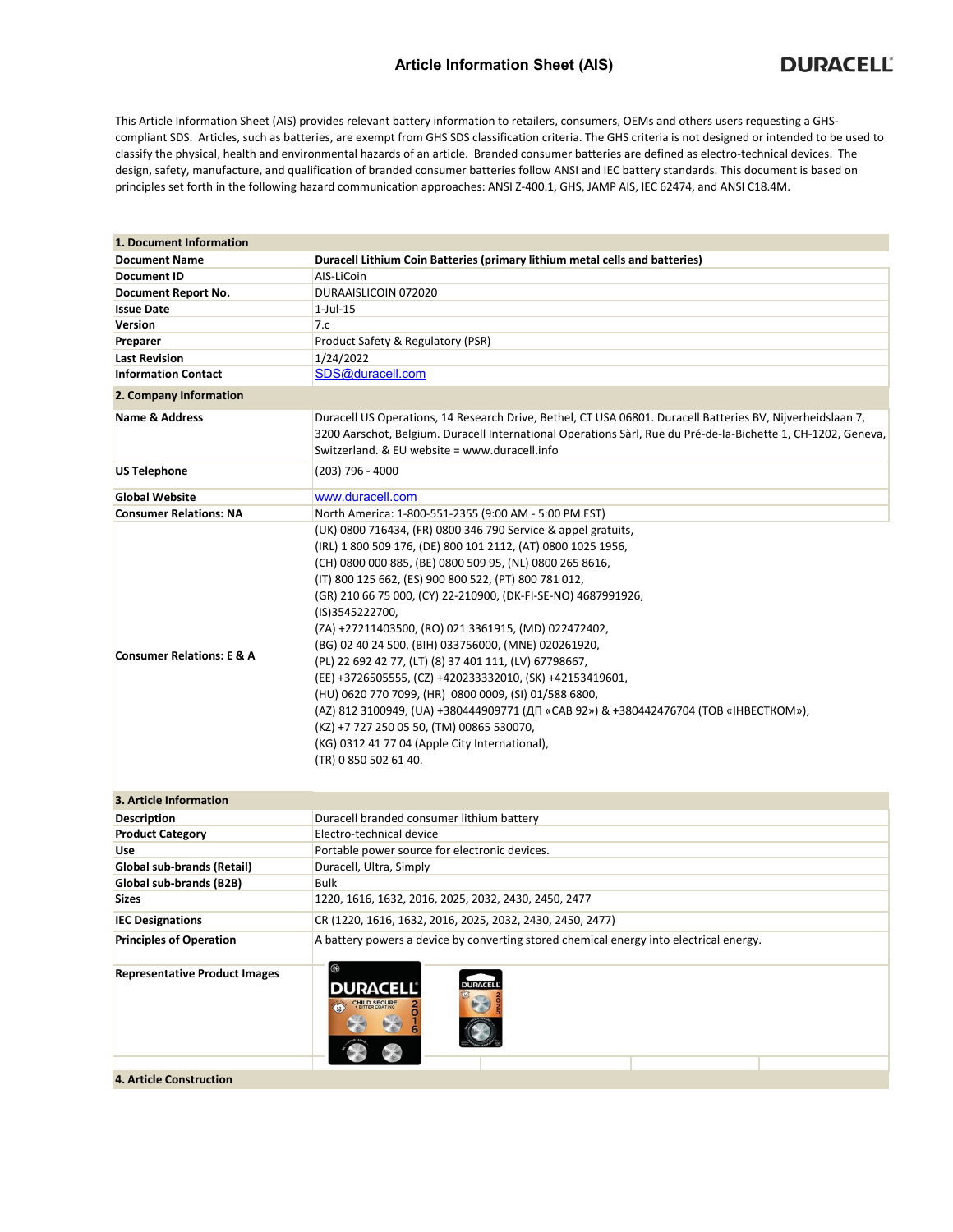| <b>Applicable Battery Industry</b><br><b>Standards</b>                     | ANSI C18.3M Part 1, ANSI C18.3M Part 2, ANSI C18.4, IEC 60086,1, IEC 60086-2, IEC 60086-4                                                                                                                                                                                                                                                                                                                                                                                                                                                                                                                                                                                                                                                                                                                                                                                                                                                                                                                                                                                                                                                                                                                                                                                                                                                                                                                                                                                                                                                                                       |
|----------------------------------------------------------------------------|---------------------------------------------------------------------------------------------------------------------------------------------------------------------------------------------------------------------------------------------------------------------------------------------------------------------------------------------------------------------------------------------------------------------------------------------------------------------------------------------------------------------------------------------------------------------------------------------------------------------------------------------------------------------------------------------------------------------------------------------------------------------------------------------------------------------------------------------------------------------------------------------------------------------------------------------------------------------------------------------------------------------------------------------------------------------------------------------------------------------------------------------------------------------------------------------------------------------------------------------------------------------------------------------------------------------------------------------------------------------------------------------------------------------------------------------------------------------------------------------------------------------------------------------------------------------------------|
| <b>Electro-technical System</b>                                            | Lithium Manganese Dioxide                                                                                                                                                                                                                                                                                                                                                                                                                                                                                                                                                                                                                                                                                                                                                                                                                                                                                                                                                                                                                                                                                                                                                                                                                                                                                                                                                                                                                                                                                                                                                       |
| <b>Electrode - Negative</b>                                                | Lithium Alloy (CAS # 7439-93-2; 0.5-6%)                                                                                                                                                                                                                                                                                                                                                                                                                                                                                                                                                                                                                                                                                                                                                                                                                                                                                                                                                                                                                                                                                                                                                                                                                                                                                                                                                                                                                                                                                                                                         |
| <b>Electrode - Positive</b>                                                | Manganese Dioxide (CAS # 1313-13-9; 12-50%)                                                                                                                                                                                                                                                                                                                                                                                                                                                                                                                                                                                                                                                                                                                                                                                                                                                                                                                                                                                                                                                                                                                                                                                                                                                                                                                                                                                                                                                                                                                                     |
| Electrolyte                                                                | Organic Electrolyte (NO CAS#; 2.5-7%)                                                                                                                                                                                                                                                                                                                                                                                                                                                                                                                                                                                                                                                                                                                                                                                                                                                                                                                                                                                                                                                                                                                                                                                                                                                                                                                                                                                                                                                                                                                                           |
| Electrolyte                                                                | 1,2-Dimethoxyethane Solvent (CAS # 110-71-4; 1.5-3.5%)                                                                                                                                                                                                                                                                                                                                                                                                                                                                                                                                                                                                                                                                                                                                                                                                                                                                                                                                                                                                                                                                                                                                                                                                                                                                                                                                                                                                                                                                                                                          |
| Electrolyte                                                                | Lithium Perchlorate Salt (CAS # 7791-03-9; 0.2-0.7%)                                                                                                                                                                                                                                                                                                                                                                                                                                                                                                                                                                                                                                                                                                                                                                                                                                                                                                                                                                                                                                                                                                                                                                                                                                                                                                                                                                                                                                                                                                                            |
| <b>Plastic Parts</b>                                                       | Polypropylene (CAS# 9003-07-0; 0.5-10%)                                                                                                                                                                                                                                                                                                                                                                                                                                                                                                                                                                                                                                                                                                                                                                                                                                                                                                                                                                                                                                                                                                                                                                                                                                                                                                                                                                                                                                                                                                                                         |
| <b>Materials of Construction - Can</b>                                     | Steel (CAS #7431-89-6; 7440-47-3; 30-85%)                                                                                                                                                                                                                                                                                                                                                                                                                                                                                                                                                                                                                                                                                                                                                                                                                                                                                                                                                                                                                                                                                                                                                                                                                                                                                                                                                                                                                                                                                                                                       |
| <b>Declarable Substances</b>                                               | 1-2-Dimethoxyethane (CAS # 110-71-4)                                                                                                                                                                                                                                                                                                                                                                                                                                                                                                                                                                                                                                                                                                                                                                                                                                                                                                                                                                                                                                                                                                                                                                                                                                                                                                                                                                                                                                                                                                                                            |
| (IEC 62474 Criteria 1)                                                     |                                                                                                                                                                                                                                                                                                                                                                                                                                                                                                                                                                                                                                                                                                                                                                                                                                                                                                                                                                                                                                                                                                                                                                                                                                                                                                                                                                                                                                                                                                                                                                                 |
| <b>Mercury Free Battery</b>                                                | Yes                                                                                                                                                                                                                                                                                                                                                                                                                                                                                                                                                                                                                                                                                                                                                                                                                                                                                                                                                                                                                                                                                                                                                                                                                                                                                                                                                                                                                                                                                                                                                                             |
| (ANSI C18.4M <5ppm)                                                        |                                                                                                                                                                                                                                                                                                                                                                                                                                                                                                                                                                                                                                                                                                                                                                                                                                                                                                                                                                                                                                                                                                                                                                                                                                                                                                                                                                                                                                                                                                                                                                                 |
| <b>Small Cell or Battery</b>                                               | Lithium coin batteries fit inside a specially designed test cylinder 2.25 inches (57.1mm) long by 1.25 inches                                                                                                                                                                                                                                                                                                                                                                                                                                                                                                                                                                                                                                                                                                                                                                                                                                                                                                                                                                                                                                                                                                                                                                                                                                                                                                                                                                                                                                                                   |
| (ANSI C18.1M Part 2; IEC 60086-4                                           | (31.70 mm) wide.                                                                                                                                                                                                                                                                                                                                                                                                                                                                                                                                                                                                                                                                                                                                                                                                                                                                                                                                                                                                                                                                                                                                                                                                                                                                                                                                                                                                                                                                                                                                                                |
| <b>Bitterant (Denatonium benzoate;</b>                                     | Lithium coin battery sizes 2016, 2025 & 2032 have a transparent layer of bitterant (denatonium benzoate)                                                                                                                                                                                                                                                                                                                                                                                                                                                                                                                                                                                                                                                                                                                                                                                                                                                                                                                                                                                                                                                                                                                                                                                                                                                                                                                                                                                                                                                                        |
| CAS# 3734-33-4) Bitterant                                                  | applied to the negative side of the coin cell. Denatonium benzoate has a long history of being added to many                                                                                                                                                                                                                                                                                                                                                                                                                                                                                                                                                                                                                                                                                                                                                                                                                                                                                                                                                                                                                                                                                                                                                                                                                                                                                                                                                                                                                                                                    |
| <b>Application Scope: Lithium Coin</b><br>sizes 2032, 2025, and 2016 ONLY. | different types of consumer products to help prevent childhood ingestion of potentially harmful substances.                                                                                                                                                                                                                                                                                                                                                                                                                                                                                                                                                                                                                                                                                                                                                                                                                                                                                                                                                                                                                                                                                                                                                                                                                                                                                                                                                                                                                                                                     |
| 5. Health & Safety                                                         |                                                                                                                                                                                                                                                                                                                                                                                                                                                                                                                                                                                                                                                                                                                                                                                                                                                                                                                                                                                                                                                                                                                                                                                                                                                                                                                                                                                                                                                                                                                                                                                 |
| <b>Ingestion/Small Parts Warning</b>                                       | Required for all sizes of lithium coin batteries: Keepout of reach of children. If swallowed, consult a physician<br>immediately. ANSI or IEC requirements<br>A WARNING                                                                                                                                                                                                                                                                                                                                                                                                                                                                                                                                                                                                                                                                                                                                                                                                                                                                                                                                                                                                                                                                                                                                                                                                                                                                                                                                                                                                         |
|                                                                            |                                                                                                                                                                                                                                                                                                                                                                                                                                                                                                                                                                                                                                                                                                                                                                                                                                                                                                                                                                                                                                                                                                                                                                                                                                                                                                                                                                                                                                                                                                                                                                                 |
| <b>Normal Conditions of Use</b>                                            | Exposure to contents inside the sealed battery will not occur unless the battery leaks, is exposed to high<br>temperatures, or is mechanically abused.                                                                                                                                                                                                                                                                                                                                                                                                                                                                                                                                                                                                                                                                                                                                                                                                                                                                                                                                                                                                                                                                                                                                                                                                                                                                                                                                                                                                                          |
| Note to Physician                                                          | Note to Physician - For information on battery identification and treatment, call the 24-hour NATIONAL<br>BATTERY INGESTION HOTLINE (800-498-8666). Additional treatment information is available from the<br>NATIONAL CAPITAL POISON CONTROL CENTER BUTTON BATTERY INGESTION TRIAGE AND TREATMENT<br>GUIDELINE: https://www.poison.org/battery/guideline. If the patient is less than or equal to 12 years,<br>immediately obtain an x-ray t o locate the battery. If the patient is > 12 years and the battery diameter is ><br>than 12 mm or unknown also obtain an x-ray. X-rays should include the entire neck, esophagus and abdomen.<br>Once the position of the battery in the esophagus is determined by x-ray and if less than 12 hours post<br>ingestion consider giving sucralfate suspension 10ml by mouth every 10 minutes, up to 3 doses while waiting<br>for sedation for endoscopy.                                                                                                                                                                                                                                                                                                                                                                                                                                                                                                                                                                                                                                                                            |
|                                                                            | Do not delay battery removal because a patient has eaten recently or was given honey or sucralfate by<br>mouth. Batteries lodged in the esophagus should be removed immediately since battery leakage, caustic<br>burns and perforation can occur as soon as two hours after ingestion. Endoscopic removal is preferred as it<br>allows direct visualization of tissue injury. After the battery is removed from the esophagus if no perforation is<br>evident irrigate the injured area with 50 mL to 150 mL of 0.25% sterile acetic acid and then observe for<br>delayed complications. If a large battery (equal to or greater than 20 mm) is in the stomach or beyond of a<br>child < 5 years, and based on history, might have lodged in the esophagus for > 2 hours, consider diagnostic<br>endoscopy to exclude the remote possibility of esophageal injury. Retrieve batteries, endoscopically if<br>possible, from the stomach or beyond if: 1) A magnet was also ingested, 2) The patient develops signs or<br>symptoms that are likely related to a battery ingestion, or, 3) A large battery equal to or greater than 15 mm is<br>ingested by a child younger than 6 years, remains in the stomach for 4 days or longer. Allow batteries to pass<br>spontaneously if they have passed beyond the esophagus (stomach and beyond) and no clinical indication of<br>any significant gastrointestinal injury is evident. Confirm battery passage by inspecting stools. Consider repeat<br>radiographs to confirm passage if battery passage not observed in 10-14 days. |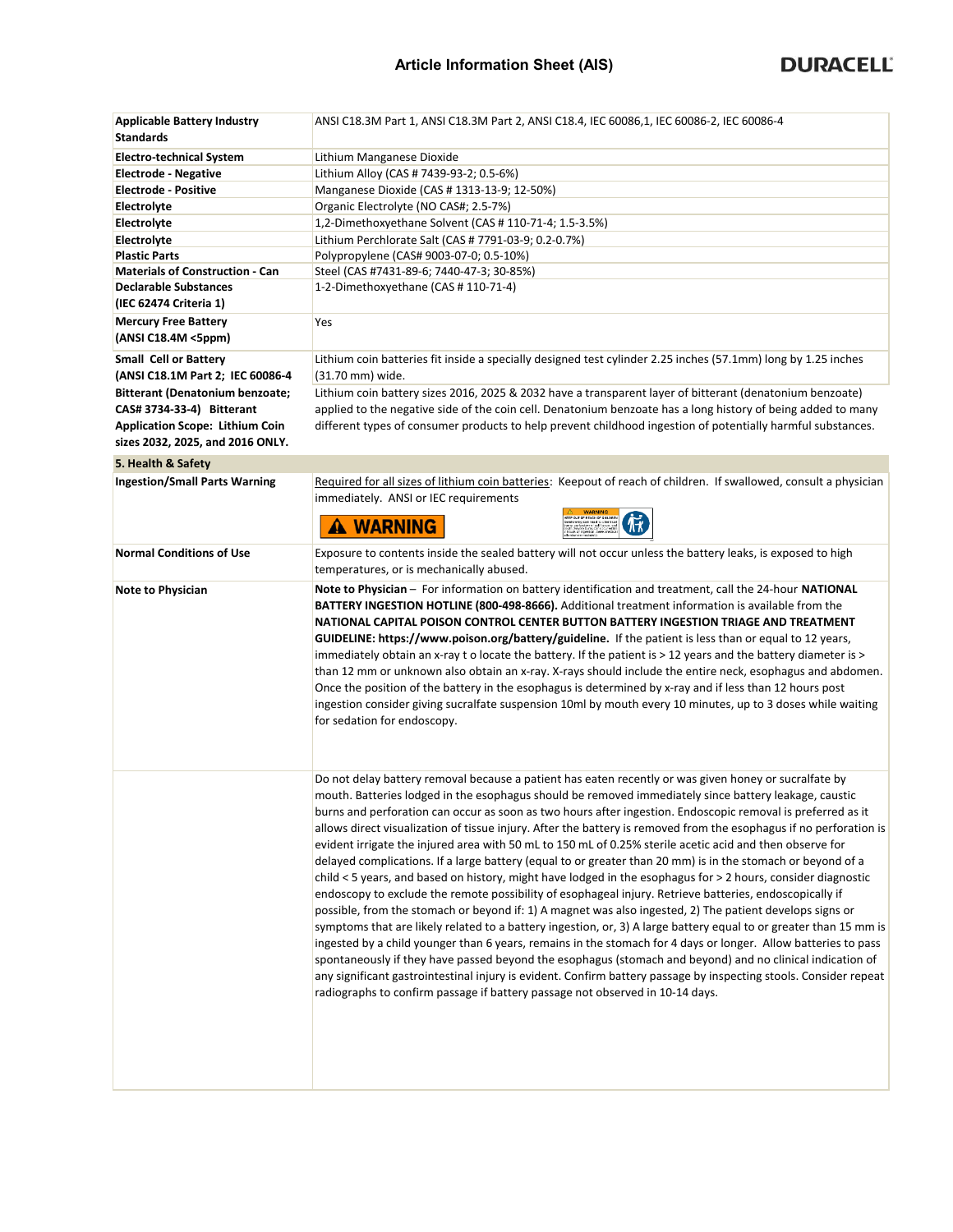| First Aid - If swallowed                      | First Aid - If battery swallowed. DO NOT GIVE IPECAC. Do not induce vomiting. Seek medical attention            |
|-----------------------------------------------|-----------------------------------------------------------------------------------------------------------------|
|                                               | immediately and call 24 hour NATIONAL BATTERY INGESTION HOTLINE (800-498-8666) for assistance with              |
|                                               | battery identification and treatment. Attempt to determine battery imprint code (or diameter) of companion      |
|                                               | or replacement battery. If no imprint code is available, measure or estimate the battery diameter based on      |
|                                               | the size of the slot the battery fits or the size of the comparable battery. Provide this information to the    |
|                                               | treating health care provider. If the child is greater than 12 months of age and able to swallow, and the       |
|                                               | battery was swallowed within the prior 12 hours, if readily available administer honey immediately and while    |
|                                               | on route to the emergency room. Give 10 mL (2 teaspoons) of honey by mouth every 10 minutes for up to 6         |
|                                               | doses. Do not delay going to the ER to obtain or give honey. Other than the honey do not give anything by       |
|                                               | mouth.                                                                                                          |
|                                               |                                                                                                                 |
| Poison Center/North America                   | USA/CANADA CALLS ONLY: 1-800-498-8666 (Toll Free) [24 Hour National Battery Ingestion Hotline]                  |
|                                               |                                                                                                                 |
|                                               | http://globalcrisis.info/poisonemergency.html#AAA                                                               |
| Poison Centers / World Directory              |                                                                                                                 |
| First Aid - Eye Contact                       | Flush with running water for at least 30 minutes. Seek medical attention immediately.                           |
|                                               |                                                                                                                 |
| <b>First Aid - Skin Contact</b>               | Remove contaminated clothing and flush skin with running water for at least 15 minutes. Seek medical            |
|                                               | attention if irritation persists.                                                                               |
| <b>First Aid - Inhalation</b>                 | Contents of leaking battery may be irritating to respiratory passages. Move to fresh air. Seek medical          |
|                                               | attention if irritation persists.                                                                               |
| <b>Battery Safety Standards &amp; Testing</b> | Duracell lithium coin cell batteries meet the requirements of ANSI C18. 3M Part 2 and IEC 60086-4. These        |
|                                               | standards specify tests and requirements for lithum primary cells and batteries to ensure safe operation        |
|                                               | under normal use and reasonably foreseeable misuse. The test regimes assess three conditions of safety.         |
|                                               | These are:                                                                                                      |
|                                               | 1-Intended use simulation: Partial use, vibration, thermal shock, and mechanical shock                          |
|                                               | 2-Reasonably foreseeable misuse: Incorrect installation, external short-circuit, free fall (user-drop), over-   |
|                                               | discharge, and crush                                                                                            |
|                                               | 3-Design consideration: Thermal abuse, mold stress                                                              |
|                                               |                                                                                                                 |
|                                               |                                                                                                                 |
| <b>Precautionary Statements</b>               | CAUTION: Keep batteries away from children. If swallowed, consult a physician at once. For information on       |
|                                               | treatment, within North America call 1-800-498-8666 (Toll Free). Ingestion may lead to serious injury or        |
|                                               | death. Cell can explode or leak if heated, disassembled, shorted, recharged, exposed to fire or high            |
|                                               | temperature or inserted incorrectly. Keep in original package until ready to use. Do not carry batteries loose  |
|                                               | in your pocket or purse.                                                                                        |
|                                               |                                                                                                                 |
| 6. Fire Hazard & Firefighting                 |                                                                                                                 |
| <b>Fire Hazard</b>                            | Batteries may rupture or leak if involved in a fire.                                                            |
| <b>Extinguishing Media</b>                    | Use any extinguishing media appropriate for the surrounding area. For incipient (beginning) fires, carbon       |
|                                               | dioxide extinguishers or copious amounts of water are effective in cooling burning lithium metal batteries. If  |
|                                               | fire progresses to where lithium metal is exposed (deep red flames), use a Class D extinguisher suitable for    |
|                                               | lithium metal.                                                                                                  |
|                                               |                                                                                                                 |
| Fires Involving Large Quantities of           | Large quantities of batteries involved in a fire will rupture and release irritating fumes from thermal         |
| <b>Batteries</b>                              | degradation                                                                                                     |
|                                               |                                                                                                                 |
|                                               | Use a Class "D" fire extinguisher or other smothering agent such as Lith-X, copper powder or dry sand. If using |
|                                               | water, use enough to smother the fire. Using an insufficient amount of water will make the fire worse. Cooling  |
|                                               | exterior of batteries will help prevent rupturing. Burning batteries generate toxic and corrosive lithium       |
|                                               | hydroxide fumes. Firefighters should wear self-contained breathing apparatus. Detailed information on           |
|                                               | fighting a lithium metal battery fire can be found in US DOT Emergency Response Guide 138                       |
|                                               | (Substances-Water-Reactive).                                                                                    |
|                                               |                                                                                                                 |
|                                               |                                                                                                                 |
| 7. Handling & Storage                         |                                                                                                                 |
|                                               |                                                                                                                 |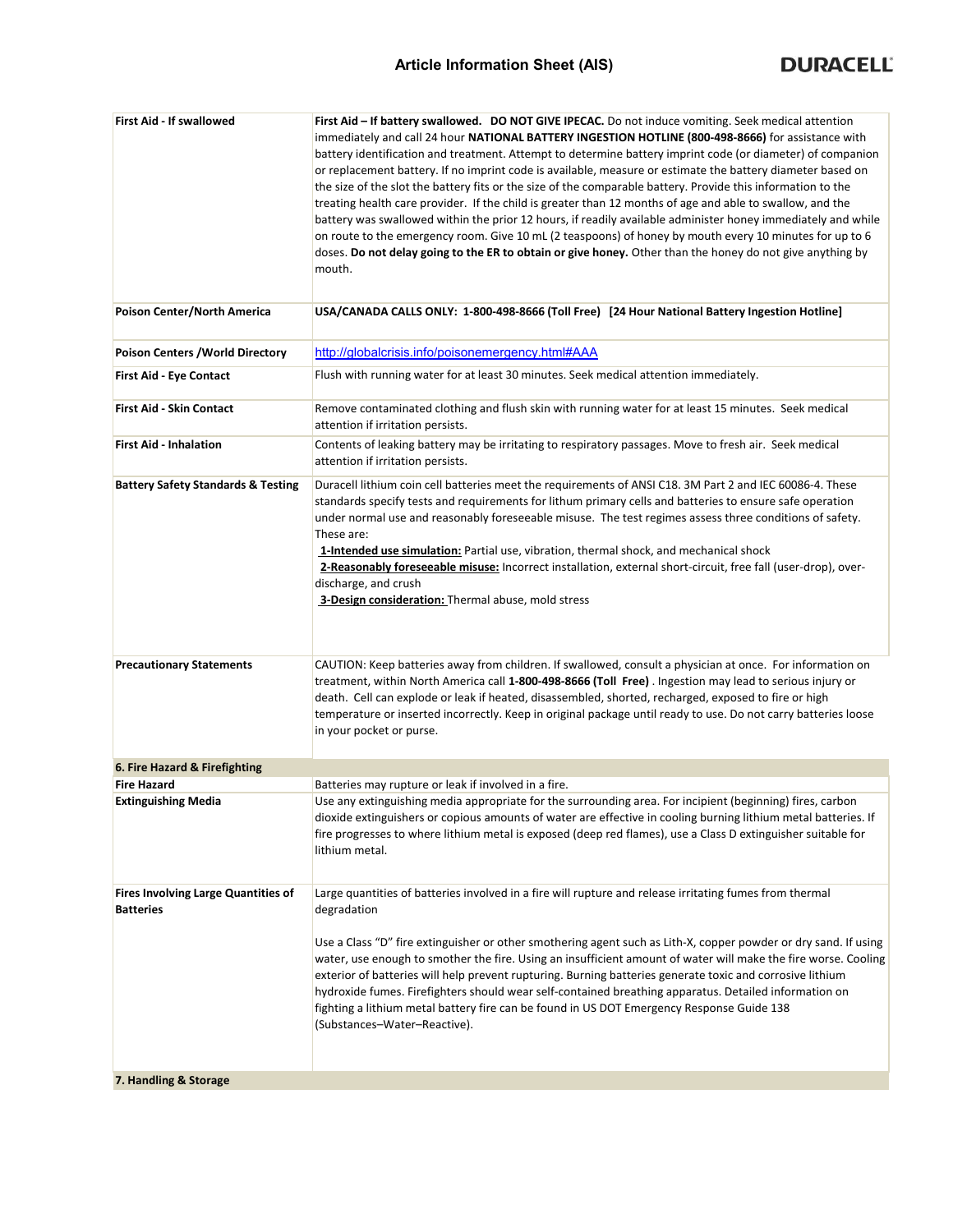| <b>Handling Precautions</b>                                                 | Avoid mechanical and electrical abuse. Do not short circuit or install incorrectly. Batteries may rupture or vent<br>if disassembled, crushed, recharged or exposed to high temperatures. Install batteries in accordance with<br>equipment instructions.                                                                                                                                                                                                                                                                                                                                                                                                                                                                                                                                                                                                                                                                              |  |  |  |  |
|-----------------------------------------------------------------------------|----------------------------------------------------------------------------------------------------------------------------------------------------------------------------------------------------------------------------------------------------------------------------------------------------------------------------------------------------------------------------------------------------------------------------------------------------------------------------------------------------------------------------------------------------------------------------------------------------------------------------------------------------------------------------------------------------------------------------------------------------------------------------------------------------------------------------------------------------------------------------------------------------------------------------------------|--|--|--|--|
| <b>Storage Precautions</b>                                                  | Store batteries in a dry place at normal room temperature. Refrigeration does not make them last longer.                                                                                                                                                                                                                                                                                                                                                                                                                                                                                                                                                                                                                                                                                                                                                                                                                               |  |  |  |  |
| <b>Spills of Large Quantities of Loose</b><br><b>Batteries (unpackaged)</b> | Notify spill personnel of large spills. Irritating and flammable vapors may be released from leaking or ruptured<br>batteries. Spread batteries apart to stop shorting. Eliminate all ignition sources. Evacuate area and allow<br>vapors to dissipate. Clean-up personnel should wear appropriate PPE to avoid eye and skin contact and<br>inhalation of vapors or fumes. Increase ventilation. Carefully collect batteries and place in appropriate<br>container for disposal. Remove any spilled liquid with absorbent material and contain for disposal.                                                                                                                                                                                                                                                                                                                                                                           |  |  |  |  |
| 8. Disposal Considerations (GHS Section 13)                                 |                                                                                                                                                                                                                                                                                                                                                                                                                                                                                                                                                                                                                                                                                                                                                                                                                                                                                                                                        |  |  |  |  |
| <b>Collection &amp; Proper Disposal</b>                                     | Dispose of used (or excess) batteries in compliance with federal, state/provincial and local regulations. Do not<br>accumulate large quantities of used batteries for disposal as accumulations could cause batteries to short-<br>circuit. Do not incinerate. In countries, such as Canada and the EU, where there are regulations for the<br>collection and recycling of batteries, consumers should dispose of their used batteries into the collection<br>network at municipal depots and retailers. They should not dispose of batteries with household trash.                                                                                                                                                                                                                                                                                                                                                                    |  |  |  |  |
| USA EPA RCRA (40 CFR 261)                                                   | "Charged" lithium coin batteries meet the criteria (D003 - Reactivity) of a hazardous waste as defined under<br>the Resource Conservation and Recovery Act (RCRA) 40 CFR 261.23. If recycled, lithium coin batteries are<br>classified as Universal Waste.                                                                                                                                                                                                                                                                                                                                                                                                                                                                                                                                                                                                                                                                             |  |  |  |  |
| USA DOT (49 CFR 173.184 (d))                                                | d) Lithium cells or batteries shipped for disposal or recycling. A lithium cell or battery, including a lithium cell<br>or battery contained in equipment, that is transported by motor vehicle to a permitted storage facility or<br>disposal site, or for purposes of recycling, is excepted from the testing and record keeping requirements of<br>paragraph (a) and the specification packaging requirements of paragraph (b)(3) of this section, when packed<br>in a strong outer packaging conforming to the requirements of §§173.24 and 173.24a. A lithium cell or battery<br>that meets the size, packaging, and hazard communication conditions in paragraph $(c)(1)-(3)$ of this section is<br>excepted from subparts C through H of part 172 of this subchapter.                                                                                                                                                           |  |  |  |  |
| Code Regs. Title 22, Div. 4.5, Ch. 23)                                      | California Universal Waste Rule (Cal. California prohibits disposal of batteries as trash (including household trash).                                                                                                                                                                                                                                                                                                                                                                                                                                                                                                                                                                                                                                                                                                                                                                                                                 |  |  |  |  |
| <b>Vermont Primary Battery</b><br>Stewardship Law (ACT 139)                 | In Vermont, consumers must recycle lithium coin batteries. For information, contact<br>http://www.call2recycle.org.                                                                                                                                                                                                                                                                                                                                                                                                                                                                                                                                                                                                                                                                                                                                                                                                                    |  |  |  |  |
| 9. Transport Information (GHS Section 14)                                   |                                                                                                                                                                                                                                                                                                                                                                                                                                                                                                                                                                                                                                                                                                                                                                                                                                                                                                                                        |  |  |  |  |
| <b>UN38.3 Test Summary Documents</b>                                        | UN38.3 Test Summary Documents that are required January 1, 2020 by the UN Model Regulations, 20th<br>Revised Edition, 2.9.4 can be requested by sending an email request to UN38.3_duracell@duracell.com                                                                                                                                                                                                                                                                                                                                                                                                                                                                                                                                                                                                                                                                                                                               |  |  |  |  |
| <b>Regulatory Status</b>                                                    | Duracell lithium coin batteries are produced and delivered in accordance with current IATA/ICAO regulations.<br>Duracell lithium coin batteries can be shipped in accordance with ICAO, Shipping packages for all DURACELL<br>lithium cells/batteries are designed to prevent: short circuits, movement within the package, damge to the<br>cells/batteries, and release of the package contents. Persons who prepare or offer lithium batteries for<br>transport are required by regulation to be trained to the extent of their responsibility. The information in this<br>section is provided for informational purposes only. The transportation of lithium metal batteries is regulated<br>by ICAO, IATA, IMO and US DOT. Duracell lithium coin batteries are not subject to the other provisions of the<br>Dangerous Goods regulations as long as they are packaged and marked in accordance with the applicable<br>regulations. |  |  |  |  |
| <b>DEFECTIVE Lithium Batteries</b>                                          | Defective Lithium batteries are forbidden on both Passenger and Cargo Aircraft. For all other modes of<br>transportation, defective lithium batteries are fully regulated as Dangerous Goods.                                                                                                                                                                                                                                                                                                                                                                                                                                                                                                                                                                                                                                                                                                                                          |  |  |  |  |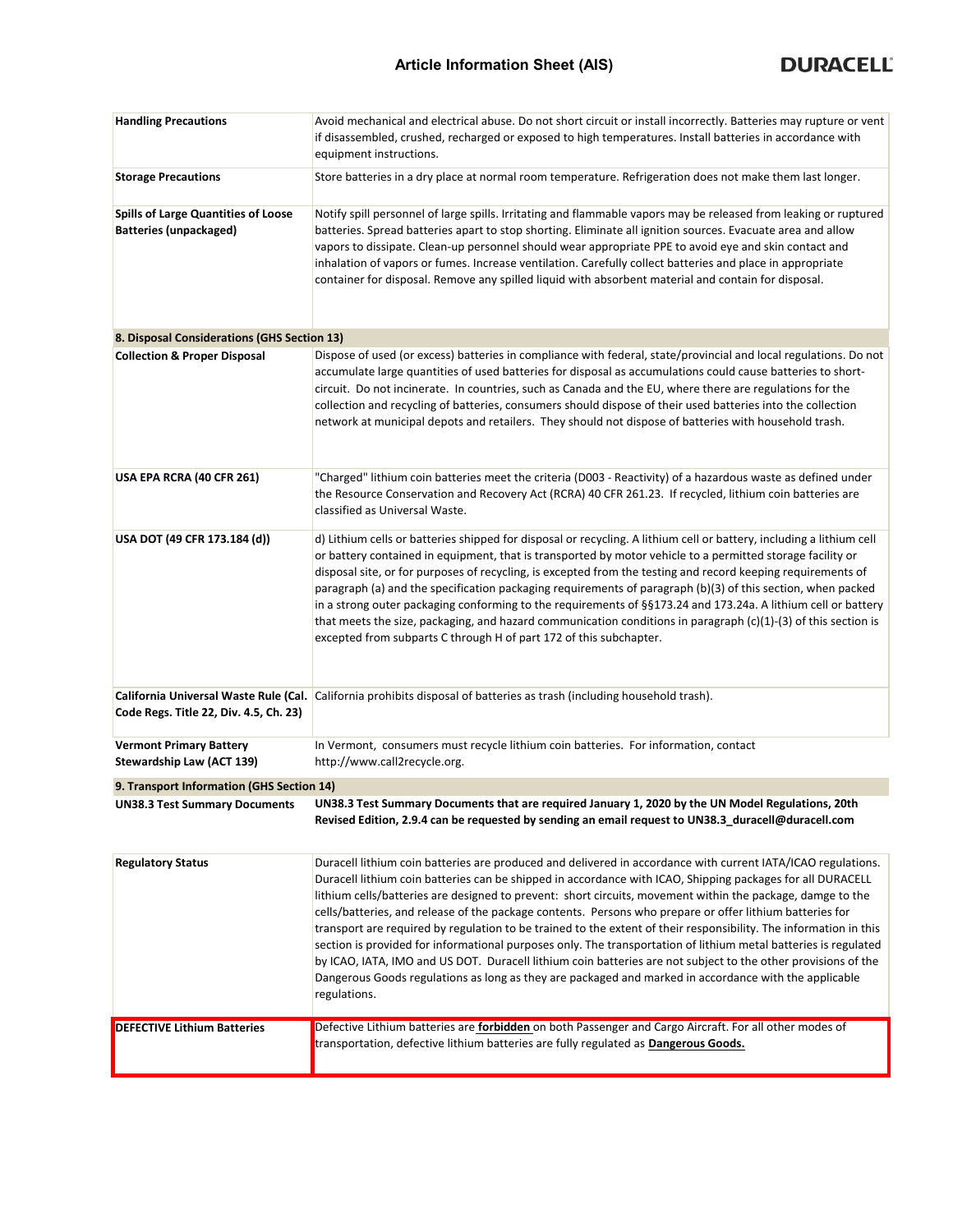## **Article Information Sheet (AIS)**

| <b>Total Lithium Content (grams)</b>                                                                               | Catalog                                                                                                                                                                                                                                                                                                             | <b>Total</b><br>Lithium                                                                                                                                        | <b>Type</b> | <b>Total</b><br><b>Cell/Battery</b>                                             |                                                                                                              |  |
|--------------------------------------------------------------------------------------------------------------------|---------------------------------------------------------------------------------------------------------------------------------------------------------------------------------------------------------------------------------------------------------------------------------------------------------------------|----------------------------------------------------------------------------------------------------------------------------------------------------------------|-------------|---------------------------------------------------------------------------------|--------------------------------------------------------------------------------------------------------------|--|
|                                                                                                                    |                                                                                                                                                                                                                                                                                                                     | Content<br>(grams)                                                                                                                                             |             | Weight<br>(grams)                                                               |                                                                                                              |  |
|                                                                                                                    | 1220                                                                                                                                                                                                                                                                                                                | < 0.3                                                                                                                                                          | Cell        | 1                                                                               |                                                                                                              |  |
|                                                                                                                    | 1616                                                                                                                                                                                                                                                                                                                | < 0.3                                                                                                                                                          | Cell        | 1.2                                                                             |                                                                                                              |  |
|                                                                                                                    | 1632                                                                                                                                                                                                                                                                                                                | < 0.3                                                                                                                                                          | Cell        | 1.8                                                                             |                                                                                                              |  |
|                                                                                                                    | 2025                                                                                                                                                                                                                                                                                                                | < 0.3                                                                                                                                                          | Cell        | 2.4                                                                             |                                                                                                              |  |
|                                                                                                                    | 2032                                                                                                                                                                                                                                                                                                                | < 0.3                                                                                                                                                          | Cell        | 2.9                                                                             |                                                                                                              |  |
|                                                                                                                    | 2430                                                                                                                                                                                                                                                                                                                | < 0.3                                                                                                                                                          | Cell        | 4.5                                                                             |                                                                                                              |  |
|                                                                                                                    | 2450                                                                                                                                                                                                                                                                                                                | < 0.3                                                                                                                                                          | Cell        | 6.6                                                                             |                                                                                                              |  |
|                                                                                                                    | 2477                                                                                                                                                                                                                                                                                                                | < 0.3                                                                                                                                                          | Cell        | 9.0                                                                             |                                                                                                              |  |
| UN Identification Number/ Shipping<br>Name                                                                         |                                                                                                                                                                                                                                                                                                                     | UN3090 Primary lithium metal batteries                                                                                                                         |             |                                                                                 | UN3091 Primary lithium metal batteries packed with or contained in equipment                                 |  |
| <b>UN 38.3 Transportation Tests</b>                                                                                | Duracell certifies that all of its lithium batteries meet the requirements of the UN Manual of Tests and<br>Criteria, Part III subsection 38.3. If you assemble these batteries into larger battery packs, it is recommended<br>that you perform the UN Tests to ensure the requirements are met prior to shipment. |                                                                                                                                                                |             |                                                                                 |                                                                                                              |  |
| <b>Special Provisions Conformance</b>                                                                              |                                                                                                                                                                                                                                                                                                                     | Special regulatory provisions require batteries to be packaged in a manner that prevents the generation of a<br>dangerous quantity of heat and short circuits. |             |                                                                                 |                                                                                                              |  |
| <b>USA DOT Special Provision</b>                                                                                   | 49 CFR 173.185(c) SP A101                                                                                                                                                                                                                                                                                           |                                                                                                                                                                |             |                                                                                 |                                                                                                              |  |
| USA DOT Exceptions for Lithium Cells 40 CFR 173.185(d)<br>or Batteries Shipped for Disposal or<br><b>Recycling</b> |                                                                                                                                                                                                                                                                                                                     |                                                                                                                                                                |             |                                                                                 |                                                                                                              |  |
| Air Transport IATA 63rd edition,<br><b>ICAO</b>                                                                    | PI 968 - Lithium metal batteries<br>PI 969 - Lithium metal batteries packed with equipment<br>PI 970 – Lithium metal batteries contained in equipment                                                                                                                                                               |                                                                                                                                                                |             |                                                                                 |                                                                                                              |  |
| Marine/Water Transport (IMDG)                                                                                      | 188                                                                                                                                                                                                                                                                                                                 |                                                                                                                                                                |             |                                                                                 |                                                                                                              |  |
| <b>Special Provision</b><br><b>ADR/RID Special Provision</b>                                                       | 188                                                                                                                                                                                                                                                                                                                 |                                                                                                                                                                |             |                                                                                 |                                                                                                              |  |
| Passenger Air Travel                                                                                               |                                                                                                                                                                                                                                                                                                                     |                                                                                                                                                                |             | http://safetravel.dot.gov for guidance regarding carry on of lithium batteries. | Air travelers should consult the US Department of Transportation (DOT) Safety Travel web site at             |  |
| <b>Emergency Transportation Hotline</b>                                                                            | <b>CHEMTREC 24-Hour Emergency Response Hotline</b><br>Within the United States call +703-527-3887                                                                                                                                                                                                                   |                                                                                                                                                                |             |                                                                                 |                                                                                                              |  |
|                                                                                                                    |                                                                                                                                                                                                                                                                                                                     |                                                                                                                                                                |             |                                                                                 | Outside the United States, call +1 703-527-3887 (Collect)                                                    |  |
| 10. Regulatory Information (GHS Section 15)                                                                        |                                                                                                                                                                                                                                                                                                                     |                                                                                                                                                                |             |                                                                                 |                                                                                                              |  |
| 10a. Battery Requirements                                                                                          |                                                                                                                                                                                                                                                                                                                     |                                                                                                                                                                |             |                                                                                 |                                                                                                              |  |
| <b>USA EPA Mercury Containing &amp;</b><br><b>Rechargeable Battery Management</b><br><b>Act of 1996</b>            |                                                                                                                                                                                                                                                                                                                     | During the manufacturing process, no mercury is added.                                                                                                         |             |                                                                                 |                                                                                                              |  |
| EU Battery Directive 2006/66/EC                                                                                    |                                                                                                                                                                                                                                                                                                                     |                                                                                                                                                                |             |                                                                                 | Compliant with marking and substance restrictions for mercury (<0.0005%); cadmium (<0.0020%) and lead        |  |
| & amendment 2013/56/EU                                                                                             | (<0.0040%). EU retail and bulk packaging containing lithium coin batteries are marked with the special<br>collection sysmbol in accordance with Article 21.                                                                                                                                                         |                                                                                                                                                                |             |                                                                                 |                                                                                                              |  |
| 10b. General Requirements                                                                                          |                                                                                                                                                                                                                                                                                                                     |                                                                                                                                                                |             |                                                                                 |                                                                                                              |  |
| USA CPSIA 2008 (PL. 11900314)                                                                                      | Exempt                                                                                                                                                                                                                                                                                                              |                                                                                                                                                                |             |                                                                                 |                                                                                                              |  |
| <b>USA CPSC FHSA (16 CFR 1500)</b>                                                                                 |                                                                                                                                                                                                                                                                                                                     | Consumer batteries are not listed as a hazardous product.                                                                                                      |             |                                                                                 |                                                                                                              |  |
| USA EPA TSCA Section 13 (40 CFR                                                                                    |                                                                                                                                                                                                                                                                                                                     |                                                                                                                                                                |             | For customs clearance purpose, batteries are defined as an "Article".           |                                                                                                              |  |
| 707.20)                                                                                                            |                                                                                                                                                                                                                                                                                                                     |                                                                                                                                                                |             |                                                                                 |                                                                                                              |  |
| USA EPA RCRA (40 CFR 261)                                                                                          |                                                                                                                                                                                                                                                                                                                     |                                                                                                                                                                |             |                                                                                 | "Charged" lithium coin batteries meet the criteria (D003 - Reactivity) of a hazardous waste as defined under |  |
|                                                                                                                    | classified as Universal Waste.                                                                                                                                                                                                                                                                                      |                                                                                                                                                                |             |                                                                                 | the Resource Conservation and Recovery Act (RCRA) 40 CFR 261.23. If recycled, lithium coin batteries are     |  |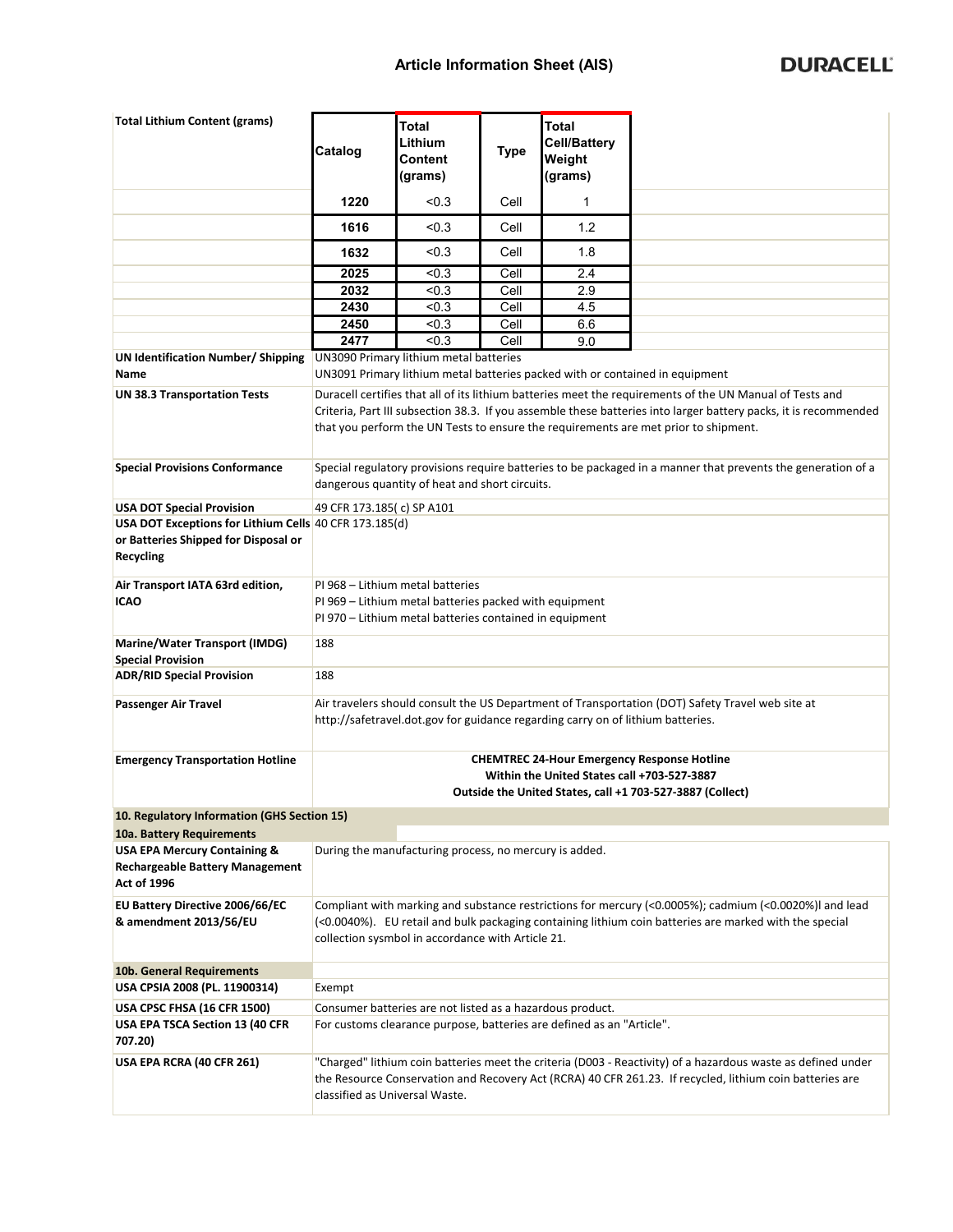| <b>USA California Prop 65</b>                                                                                                                                                                                     | No warning required per 3rd party assessment.                                                                                                                                                                                                                                                                                                                                                                                                                                                                                                                                                                                               |  |  |  |  |  |
|-------------------------------------------------------------------------------------------------------------------------------------------------------------------------------------------------------------------|---------------------------------------------------------------------------------------------------------------------------------------------------------------------------------------------------------------------------------------------------------------------------------------------------------------------------------------------------------------------------------------------------------------------------------------------------------------------------------------------------------------------------------------------------------------------------------------------------------------------------------------------|--|--|--|--|--|
| <b>USA California Perchlorate</b><br><b>Contamination Prevention Act of</b>                                                                                                                                       | Contains perchlorate. Required labeling: Perchlorate material - special handling may apply. See<br>www.dtsc.ca.gov/hazardouswaste/perchlorate                                                                                                                                                                                                                                                                                                                                                                                                                                                                                               |  |  |  |  |  |
| 2003                                                                                                                                                                                                              |                                                                                                                                                                                                                                                                                                                                                                                                                                                                                                                                                                                                                                             |  |  |  |  |  |
| <b>CANADA Products Containing</b><br><b>Mercury Regulations SOR/20140254</b>                                                                                                                                      | Mercury free                                                                                                                                                                                                                                                                                                                                                                                                                                                                                                                                                                                                                                |  |  |  |  |  |
| EU REACH REGULATION (EC) NO.<br>1907/2006                                                                                                                                                                         | Regulated as an "article." Contains 1,2-dimethoxyethane (CAS# 110-71-4).                                                                                                                                                                                                                                                                                                                                                                                                                                                                                                                                                                    |  |  |  |  |  |
| <b>EU REACH SVHC Communication</b>                                                                                                                                                                                | SVHC Substance Name: 1,2-dimethoxyethane (EGDME)<br>Use: Incorporated in a lithium battery as electrolyte solvent<br>EINEC Number: 203-794-9<br>CAS Number: 110-71-4<br>Concentration: The battery contains EGDME -SVHC in a concentration ranging from 1.5 - 3.5% by weight.<br>Because the battery is sealed, 100% of the EGDME-SVHC is contained in the battery.<br>Safe Handling: Do not open the battery or disassemble it. Do not expose to fire or high temperatures (>60°C).<br>At end of life, the battery should be taken back to the nearest collection point established by a National<br>Collection Scheme used for batteries. |  |  |  |  |  |
| <b>EU REACH Article 31</b>                                                                                                                                                                                        | An SDS is not required for articles.                                                                                                                                                                                                                                                                                                                                                                                                                                                                                                                                                                                                        |  |  |  |  |  |
| 10c. Regulatory Definitions - Articles An SDS is not required for articles.                                                                                                                                       |                                                                                                                                                                                                                                                                                                                                                                                                                                                                                                                                                                                                                                             |  |  |  |  |  |
| USA OSHA                                                                                                                                                                                                          | 29 CFR 1910.1200(b)(6)(v)                                                                                                                                                                                                                                                                                                                                                                                                                                                                                                                                                                                                                   |  |  |  |  |  |
| USA TSCA                                                                                                                                                                                                          | 40 CFR 704.3; 710.2(3)(c); and [19 CFR 12.1209a)]                                                                                                                                                                                                                                                                                                                                                                                                                                                                                                                                                                                           |  |  |  |  |  |
| <b>EU REACH</b>                                                                                                                                                                                                   | Title 1 - Chapter 2 - Article 3(3)                                                                                                                                                                                                                                                                                                                                                                                                                                                                                                                                                                                                          |  |  |  |  |  |
| GHS                                                                                                                                                                                                               | Section 1.3.2.1                                                                                                                                                                                                                                                                                                                                                                                                                                                                                                                                                                                                                             |  |  |  |  |  |
| 11. Other Information                                                                                                                                                                                             |                                                                                                                                                                                                                                                                                                                                                                                                                                                                                                                                                                                                                                             |  |  |  |  |  |
| 11a. Certification & 3rd Party Approvals                                                                                                                                                                          |                                                                                                                                                                                                                                                                                                                                                                                                                                                                                                                                                                                                                                             |  |  |  |  |  |
| <b>UL Listing</b>                                                                                                                                                                                                 | Lithium Batteries - Component BBCV2.MH12538                                                                                                                                                                                                                                                                                                                                                                                                                                                                                                                                                                                                 |  |  |  |  |  |
|                                                                                                                                                                                                                   | 11b. AIS Hazard Communication Approaches (consulted in developing this document):                                                                                                                                                                                                                                                                                                                                                                                                                                                                                                                                                           |  |  |  |  |  |
| <b>Globally Harmonized System (GHS)</b>                                                                                                                                                                           | GHS SDS requirements and classification criteria do not apply to articles or products (such as batteries) that<br>have a fixed shape, which are not intended to release a chemical. The article exemption is found in Section<br>1.3.2.1.1 of the GHS and reads: The GHS applies to pure substances and their dilute solutions and to<br>mixtures. "Articles" as defined by the Hazard Communication Standard (29 CFR 1900.1200) of the OSHA of<br>the USA, or by similar definition, are outside the scope of the system."                                                                                                                 |  |  |  |  |  |
| <b>Joint Article Management</b><br><b>Promotion Consortium JAMP</b>                                                                                                                                               | JAMP is a Japanese Industry Association who developed the concept of an Article Information Sheet as a<br>supply chain tool to share and communicate chemical information in articles. The AIS authoring process is<br>based on "declarable" substances to meet global regulatory requirements as well as substances to be<br>reported by GADSL, JIG, etc.                                                                                                                                                                                                                                                                                  |  |  |  |  |  |
| IEC 62474 Ed. 1.0 B:2012 Material<br><b>Declaration for Products of and for</b><br>the Electro-technical Industry                                                                                                 | An international standard that came into effect in March 2012 concerning declaration for electrical and<br>electronic products. IEC 6274 replaces the defunct Joint Industry Guide - Material Declaration for Electro-<br>technical Products (JIG-101-Ed 4.1 (May 21, 2012)                                                                                                                                                                                                                                                                                                                                                                 |  |  |  |  |  |
| IEC 62474 Database - Publically<br>available online<br>(http://std.iec.ch/iec62474).<br><b>Maintained by TC11: Environmental</b><br><b>Standardization for electrical and</b><br>electronic products and systems. | The general principle for a substance to be included in the database as a declarable substance is: 1) existing<br>national laws or regulations in an IEC member country that are relevant to Electro-technical products and that<br>prohibit or restrict substances, or that have a labeling, communication, reporting or notification requirement,<br>and 2) applying IEC 62474 criteria results in identification of declarable substance.                                                                                                                                                                                                |  |  |  |  |  |
| ANSI Z 400.1/Z19.1 (2010)                                                                                                                                                                                         | 2.1 Scope: Applies to preparation of SDSs for hazardous chemicals used under occupational conditions. Does<br>not address how the standard may be applied to articles. It presents basic information on how to develop<br>and write a SDS. Additional information is provided to help comply with state and federal environmental and<br>safety laws and regulations. Elements of the standard may be acceptable for International use.                                                                                                                                                                                                     |  |  |  |  |  |